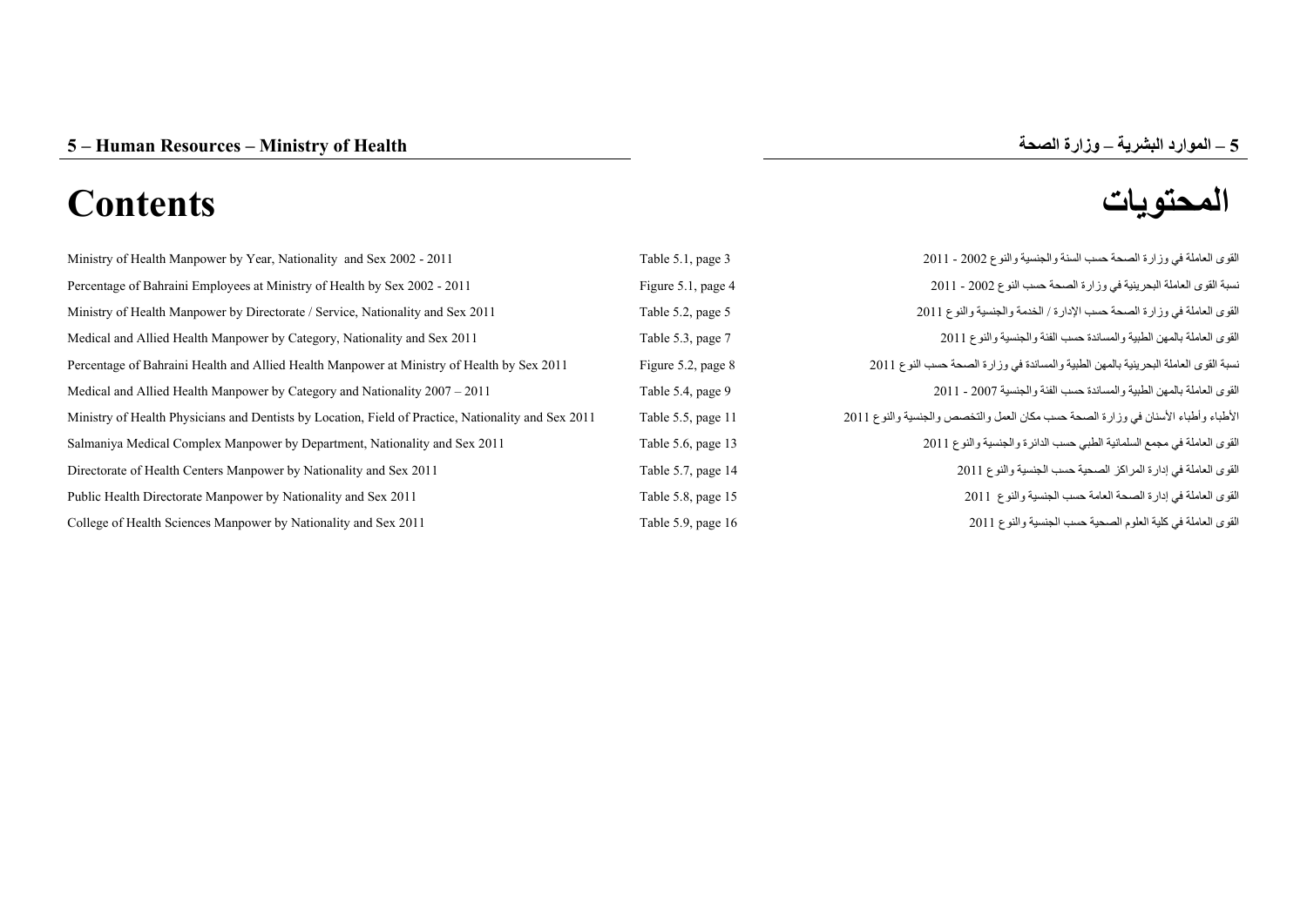<span id="page-1-0"></span>

|                 | <b>Total</b> |        |       | Non-Bahraini الجملة |        |             | Bahraini غیر بحرینی |        | بحريني |       |
|-----------------|--------------|--------|-------|---------------------|--------|-------------|---------------------|--------|--------|-------|
| $\%$            |              |        |       |                     |        |             |                     |        |        |       |
| بحريني          | الجملة       | أنشى   | ذكر   | الجملة              | أننى   | ذكر         | الجملة              | أنشى   | ذكر    | السنة |
| <b>Bahraini</b> | Total        | Female | Male  | Total               | Female | <b>Male</b> | Total               | Female | Male   | Year  |
| 85.3            | 7,201        | 3,971  | 3,230 | 1,060               | 785    | 275         | 6,141               | 3,186  | 2,955  | 2002  |
| 84.9            | 7,449        | 4,153  | 3,296 | 1,127               | 837    | 290         | 6,322               | 3,316  | 3,006  | 2003  |
| 83.9            | 7,716        | 4,336  | 3,380 | 1,239               | 920    | 319         | 6,477               | 3,416  | 3,061  | 2004  |
| 84.6            | 7,996        | 4,572  | 3,424 | 1,234               | 959    | 275         | 6,762               | 3,613  | 3,149  | 2005  |
| 82.1            | 8,397        | 4,906  | 3,491 | 1,499               | 1,185  | 314         | 6,898               | 3,721  | 3,177  | 2006  |
| 81.4            | 8,859        | 5,225  | 3,634 | 1,646               | 1,316  | 330         | 7,213               | 3,909  | 3,304  | 2007  |
| 80.4            | 9,110        | 5,437  | 3,673 | 1,784               | 1,450  | 334         | 7,326               | 3,987  | 3,339  | 2008  |
| 79.8            | 9,282        | 5,612  | 3,670 | 1,877               | 1,523  | 354         | 7,405               | 4,089  | 3,316  | 2009  |
| 79.9            | 9,421        | 5,738  | 3,683 | 1,894               | 1,529  | 365         | 7,527               | 4,209  | 3,318  | 2010  |
| 79.3            | 9,656        | 5,973  | 3,683 | 2,002               | 1,611  | 391         | 7,654               | 4,362  | 3,292  | 2011  |

# **جدول 5.1 Table القوى العاملة في وزارة الصحة حسب السنة والجنسية والنوع 2002 - 2011 Ministry of Health Manpower by Year, Nationality and Sex 2002 - 2011**

مالحظة: تم إضافة العاملين بنظام جزئي منذ عام 2004 . 2004. since added were manpower time-Part :Note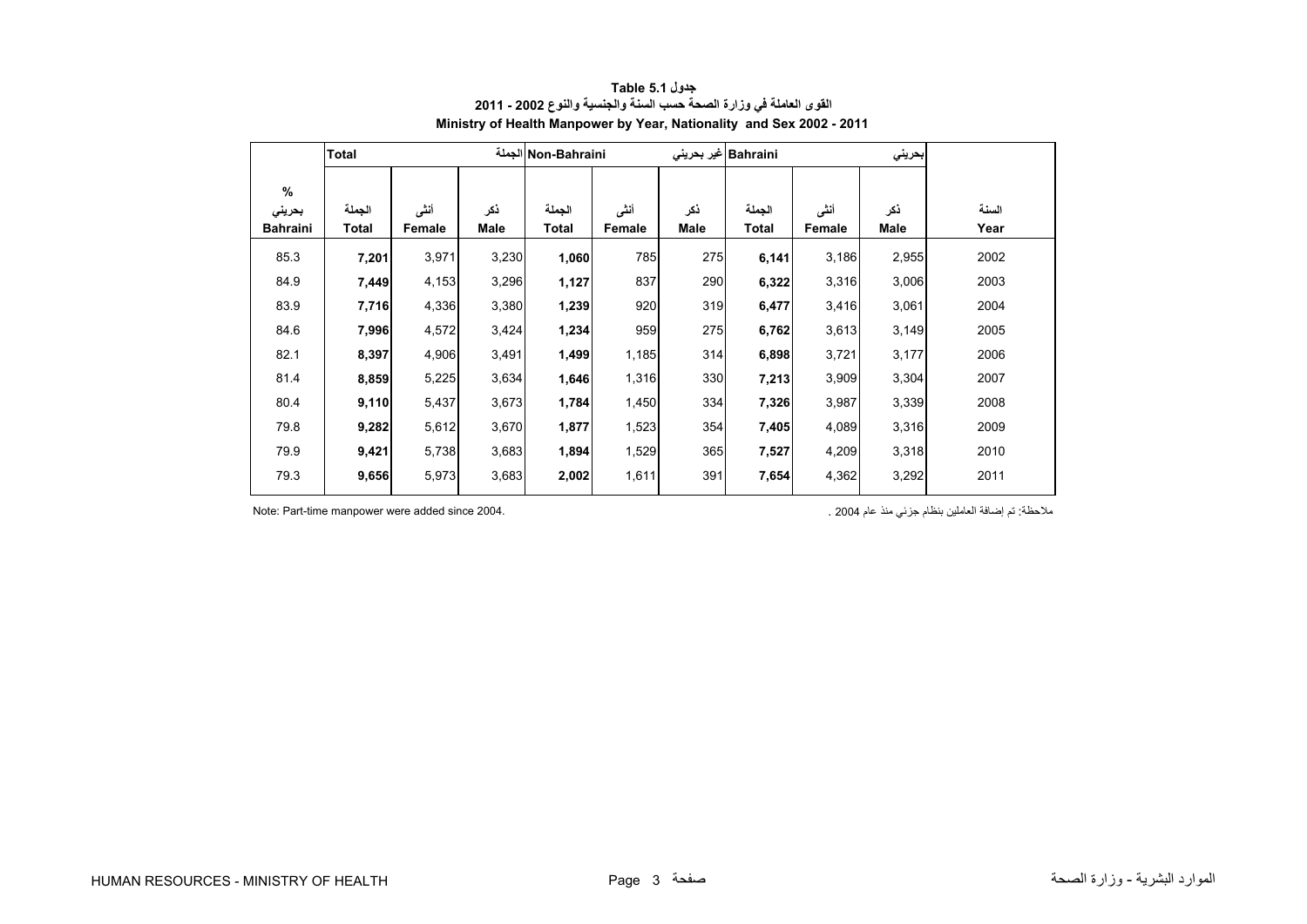## **رسم بياني 5.1 Figure نسبة القوى العاملة البحرينية في وزارة الصحة حسب النوع <sup>2002</sup> - Percentage of Bahraini Employees at Ministry of Health by Sex 2002- 2011**

<span id="page-2-0"></span>

Percentage of Bahraini Total

مرجع : جدول 5.1 5.1 5.1 5.1 Table 5.1 Steference: Table 5.1 Steference: Table 5.1 Steference: Table 5.1 Stefer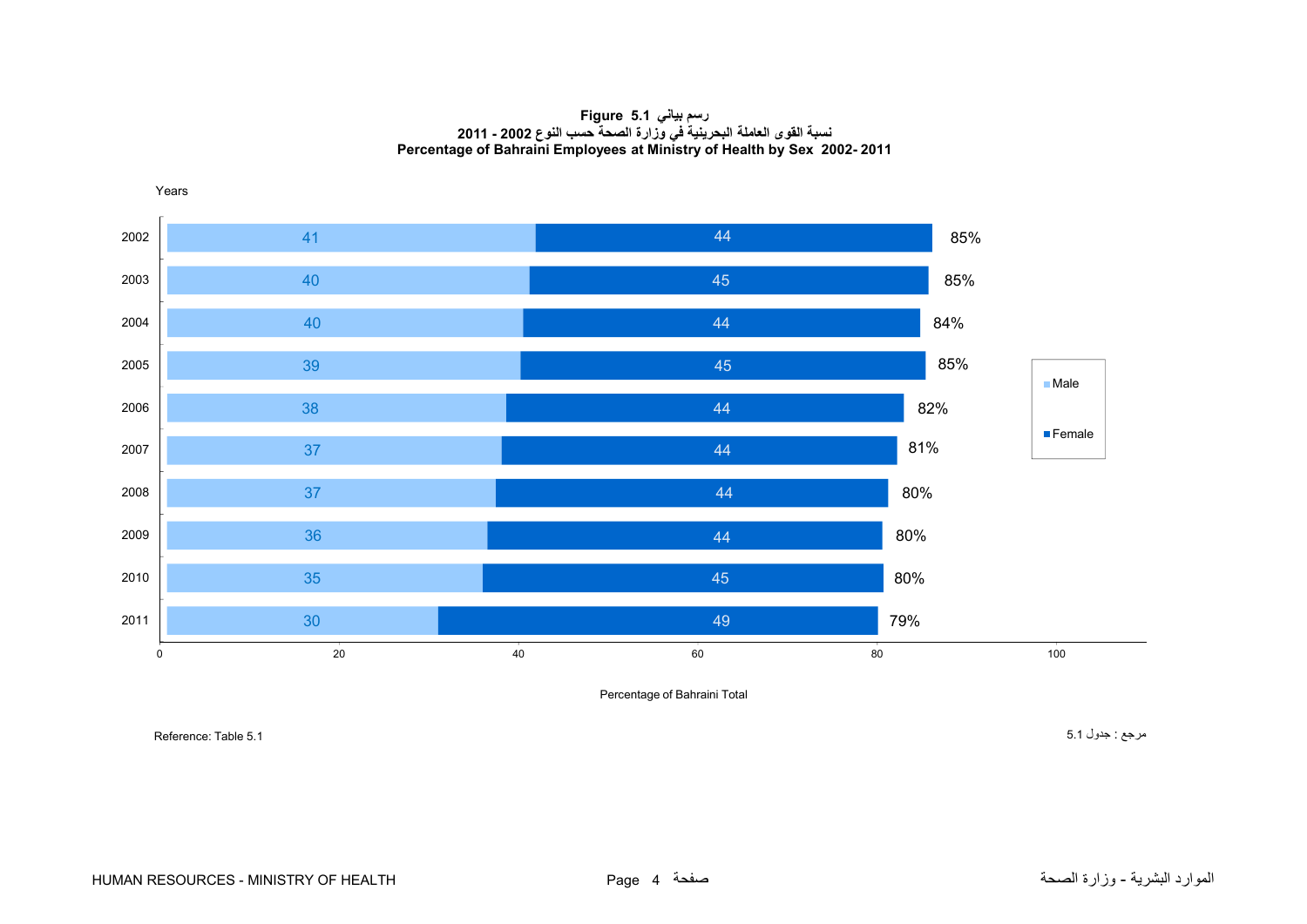# **جدول 5.2 Table القوى العاملة في وزارة الصحة حسب اإلدارة / الخدمة والجنسية والنوع <sup>2011</sup> Ministry of Health Manpower by Directorate / Service, Nationality and Sex 2011**

<span id="page-3-0"></span>

|                                                 |                  |                           |                        | غیر بحرینی     |                    | بحريني         |                 |                                              |
|-------------------------------------------------|------------------|---------------------------|------------------------|----------------|--------------------|----------------|-----------------|----------------------------------------------|
|                                                 |                  |                           |                        | Non-Bahraini   |                    |                | <b>Bahraini</b> |                                              |
|                                                 |                  | %                         |                        |                |                    |                |                 |                                              |
| Directorate / Service                           |                  | بحريني<br><b>Bahraini</b> | الجملة<br><b>Total</b> | أنشى<br>Female | ذکر<br><b>Male</b> | أنشى<br>Female | ذکر<br>Male     | الإدارة / الخدمة                             |
|                                                 |                  |                           |                        |                |                    |                |                 |                                              |
| Office of H.E. The Minister                     |                  | 100                       | 9                      |                |                    |                | 8               | مكتب سعادة الوزير                            |
| <b>Nursing Development</b>                      |                  | 100                       |                        |                |                    |                |                 | تطوير خدمات التمريض                          |
| Office of Legal Affairs                         |                  | 100                       |                        |                |                    |                |                 | مكتب الشئون القانونية                        |
| <b>Quality Management Section</b>               |                  | 100                       |                        |                |                    |                |                 | قسم إدارة الجودة                             |
| <b>Internal Audit Unit</b>                      |                  | 67                        |                        |                |                    | 2              |                 | وحدة التدقيق الداخلي                         |
| Directorate of Public & International Relations |                  | 100                       | 21                     |                |                    | 13             | 8               | إدارة العلاقات العامة والدولية               |
| Programmes Co-ordination Unit                   |                  | 100                       | $\overline{2}$         |                |                    | $\overline{c}$ |                 | وحدة تنسيق البرامج                           |
|                                                 | Sub Total        | 98                        | 42                     |                |                    | 25             |                 | الجملة 16                                    |
| <b>Office of Undersecretary</b>                 |                  | 83                        | 6                      |                |                    | 4              | 1               | مكتب وكيل الوزارة                            |
| <b>Medical Commission</b>                       |                  | 100                       | 6                      |                |                    | $\overline{2}$ | $\overline{4}$  | اللجان الطببة                                |
| Directorate of Pharmacy & Drug Control          |                  | 79                        | 24                     | $\overline{2}$ |                    | 11             | 8               | إدارة الصيدلة ومراقبة الأدوية                |
| Office of Licensure & Registration              |                  | 100                       | 28                     |                |                    | 19             | 9               | مكتب التسجيل والتر اخيص                      |
| Programmes Management Unit                      |                  | 75                        | 4                      |                |                    | $\overline{2}$ | $\overline{1}$  | وحدة ادارة البرامج                           |
| <b>Volunteer Position Pool</b>                  |                  | 98                        | 55                     |                |                    | 36             | 18              | مجمع المتطوعين                               |
| <b>Health Reinforcement Directorate</b>         |                  | 100                       | 29                     |                |                    | 21             | 8               | إدارة تعزيز الصحة                            |
|                                                 | <b>Sub Total</b> | 95                        | 152                    |                |                    | 95             |                 | الجملة 49                                    |
| Office of Assistant Undersecretary for          |                  | 100                       | 3                      |                |                    |                | 3               | مكتب الوكيل المساعد للموارد البشرية والخدمات |
| <b>Human Resources and Services</b>             |                  |                           |                        |                |                    |                |                 |                                              |
| Directorate of Human Resources                  |                  | 98                        | 61                     |                |                    | 35             | 25              | إدارة الموارد البشرية                        |
| Directorate of Services                         |                  | 100                       | 210                    |                |                    | $\overline{4}$ | 206             | إدار ة الخدمات                               |
| Directorate of Materials Management             |                  | 100                       | 109                    |                |                    | 23             | 86              | إدارة المواد والتجهيزات                      |
| Laundry                                         |                  | 100                       | 82                     |                |                    | 18             | 64              | المغسلة                                      |
|                                                 | Sub Total        | 100                       | 465                    | 1              |                    | 80             |                 | الجملة 384                                   |
| Office of Assistant Undersecretary for          |                  | 100                       | $\mathbf{2}$           |                |                    |                | $\overline{2}$  | مكتب الوكيل المساعد للشئون المالية والفنية   |
| <b>Finance and Technical Affairs</b>            |                  |                           |                        |                |                    |                |                 |                                              |
| Directorate of Financial Resources              |                  | 95                        | 64                     |                | 3                  | 25             | 36              | ادار ة المو ار د المالية                     |
| Directorate of Engineering and Maintenance      |                  | 98                        | 276                    |                | 5                  | 12             | 259             | إدارة الهندسة والصيانة                       |
| Directorate of Medical Equipment                |                  | 74                        | 57                     |                | 15                 | $\overline{7}$ | 35              | إدار ة المعدات الطببة                        |
|                                                 | <b>Sub Total</b> | 94                        | 399                    |                | 23                 | 44             |                 | الجملة 332                                   |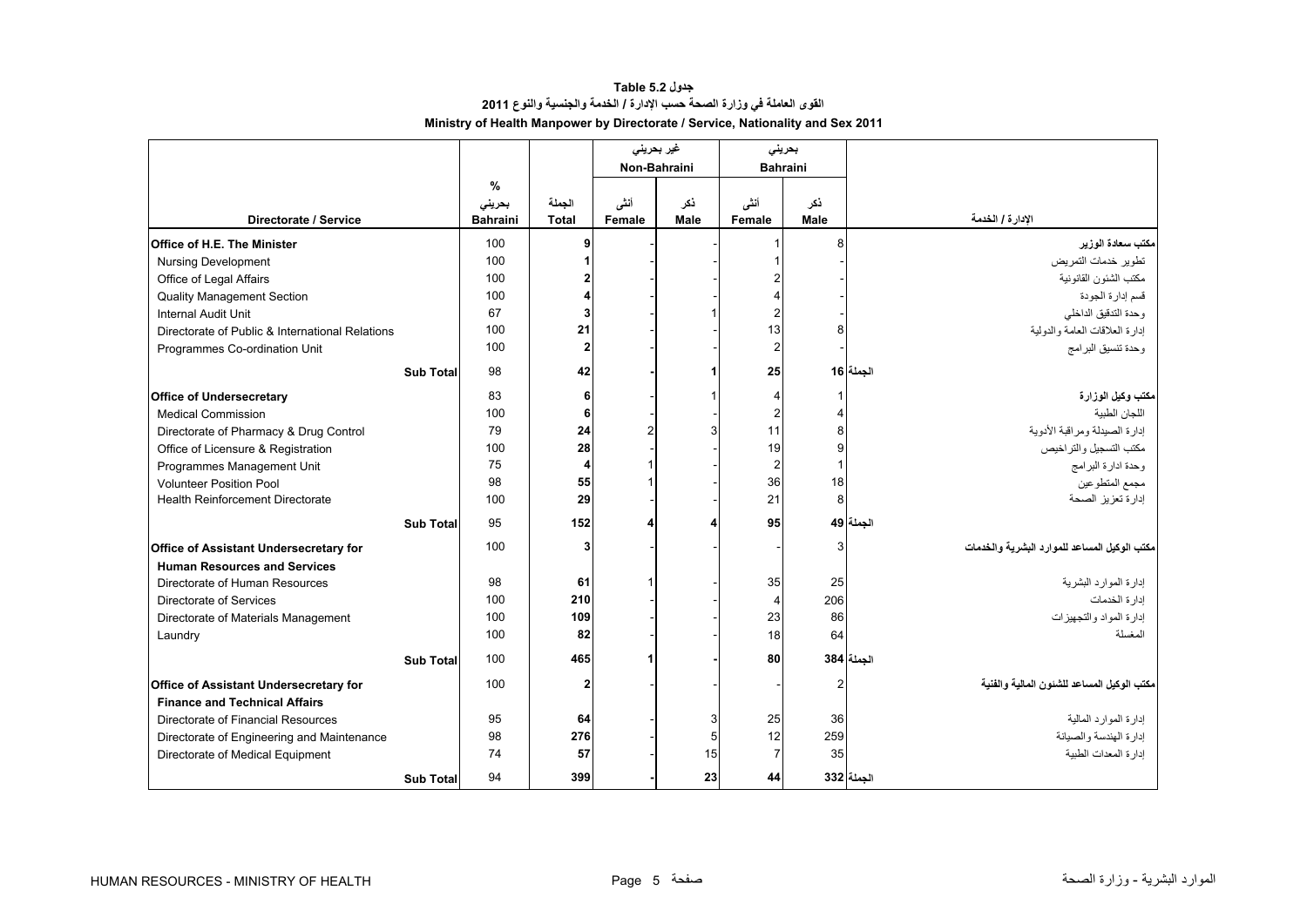# **Ministry of Health Manpower by Directorate / Service, Nationality and Sex 2011 (Cont'd) Table 5.2 جدول ) تابع( القوى العاملة في وزارة الصحة حسب اإلدارة / الخدمة والجنسية والنوع <sup>2011</sup>**

|                                                         |                 |              | غیر بحرینی     |      | بحرينى          |                |                                                           |
|---------------------------------------------------------|-----------------|--------------|----------------|------|-----------------|----------------|-----------------------------------------------------------|
|                                                         |                 |              | Non-Bahraini   |      | <b>Bahraini</b> |                |                                                           |
|                                                         | %               |              |                |      |                 |                |                                                           |
|                                                         | بحريني          | الجملة       | أنشى           | نكر  | أنشى            | ذكر            |                                                           |
| Directorate / Service                                   | <b>Bahraini</b> | <b>Total</b> | Female         | Male | Female          | Male           | الإدارة / الخدمة                                          |
| Office of Assistant Undersecretary for Primary          | 88              | 8            | 1              |      | 5 <sup>1</sup>  | $\overline{2}$ | مكتب الوكيل المساعد للر عاية الصحية الأولية والصحة العامة |
| <b>Health Care &amp; Public Health</b>                  |                 |              |                |      |                 |                |                                                           |
| Directorate of Health Centers                           | 98              | 863          | 16             |      | 549             | 293            | إدار ة المر اكز الصحية                                    |
| Pre-Employment Examination                              | 88              | 33           | $\overline{c}$ |      | 24              | 5              | فحص اللباقة للعمل                                         |
| Maternal and Child Health Services                      | 79              | 29           | $\overline{2}$ |      | 17              | 6              | خدمات ر عاية الامومة و الطفولة                            |
| <b>Health Centers Medical Services</b>                  | 77              | 307          | 18             | 52   | 183             | 54             | الخدمات الطبية للمر اكز الصحية                            |
| National School Health Program                          | 99              | 95           | $\mathbf{1}$   |      | 87              | $\overline{7}$ | برنامج الصحة المدرسية                                     |
| Directorate of Public Health                            | 99              | 431          |                |      | 128             | 299            | إدارة الصحة العامة                                        |
| Nursing Services Primary Care & Public Health           | 76              | 606          | 143            |      | 421             | 40             | خدمات التمر يض للر عاية الأولية والصحة العامة             |
| Dental & Oral Health Services                           | 97              | 224          | 3              |      | 168             | 49             | خدمات صحة الفم و الأسنان                                  |
| <b>Sub Total</b>                                        | 90              | 2.596        | 186            | 73   | 1.582           |                | الجملة 755                                                |
| <b>Office of Assistant Undersecretary for Hospitals</b> | 67              | 21           | 6              |      | 10              | 4              | مكتب الوكيل المساعد لشئون المستشفيات                      |
| Salmaniya Medical Complex Administration Services       | 100             | 804          | $\overline{2}$ |      | 279             | 521            | الخدمات الإدارية لمجمع السلمانية الطبي                    |
| Salmaniya Medical Complex Medical Services              | 75              | 1,146        | 106            | 185  | 452             | 403            | الخدمات الطبية لمجمع السلمانية الطبي                      |
| Secondary Nursing Services *                            | 56              | 3.008        | 1.254          | 80   | 1.266           | 408            | خدمات التمر بض للمستشفيات *                               |
| Periphery Hospitals                                     | 100             |              |                |      |                 |                | المستشفيات الخار جبة                                      |
| <b>Psychiatric Hospital</b>                             | 98              | 133          | $\mathbf{1}$   |      | 35              | 95             | مستشفى الطب النفسي                                        |
| Muharraq Maternity & Geriatric Hospital                 | 82              | 134          | 18             |      | 60              |                | مستشفى المحرق للو لادة ور عاية المسنين 50                 |
| Jidhafs Maternity Hospital                              | 92              | 72           | 6              |      | 39              |                | مستشفى جدحفص للو لادة 27                                  |
| Ebrahim Khalil Kanoo Med & Comm Center                  | 93              | 42           |                |      | 15              |                | مركز ابراهيم خليل كانو الصحى و الاجتماعي 24               |
| <b>Overseas Health Services</b>                         | 88              | 8            |                |      | 3               |                | خدمات العلاج بالخارج                                      |
| <b>Sub Total</b>                                        | 69              | 5,369        | 1,393          | 280  | 2,159           | الجملة   1,537 |                                                           |
| <b>Office of Assistant Undersecretary for</b>           | 100             |              |                |      |                 | З              | مكتب الوكيل المساعد للتدريب والتخطيط                      |
| <b>Training &amp; Planning</b>                          |                 |              |                |      |                 |                |                                                           |
| Directorate of Training                                 | 99              | 472          | 6              |      | 288             | 177            | إدار ة التدريب                                            |
| College of Health Sciences                              | 77              | 102          | 20             |      | 61              | 18             | كلبة العلوم الصحبة                                        |
| <b>Health Information Directorate</b>                   | 88              | 41           |                |      | 18              | 18             | إدارة المعلومات الصحية                                    |
| Office of Medical Review                                | 71              |              |                |      |                 | $\overline{2}$ | مكتب المراجعة الطبية                                      |
| Directorate of Strategic Planning                       | 100             |              |                |      |                 |                | إدار ة التخطيط الأستر اتيجي                               |
| <b>Sub Total</b>                                        | 94              | 633          | 27             | 10   | 377             |                | الجملة 219                                                |
| <b>Grand Total</b>                                      | 79              | 9.656        | 1.611          | 391  | 4.362           | 3.292          | الحملة الكلبة                                             |

\* Secondary Nursing Services covers Periphery Hospitals.

\* خدمات التمريض للمستشفيات تشمل المستشفيات الخارجية .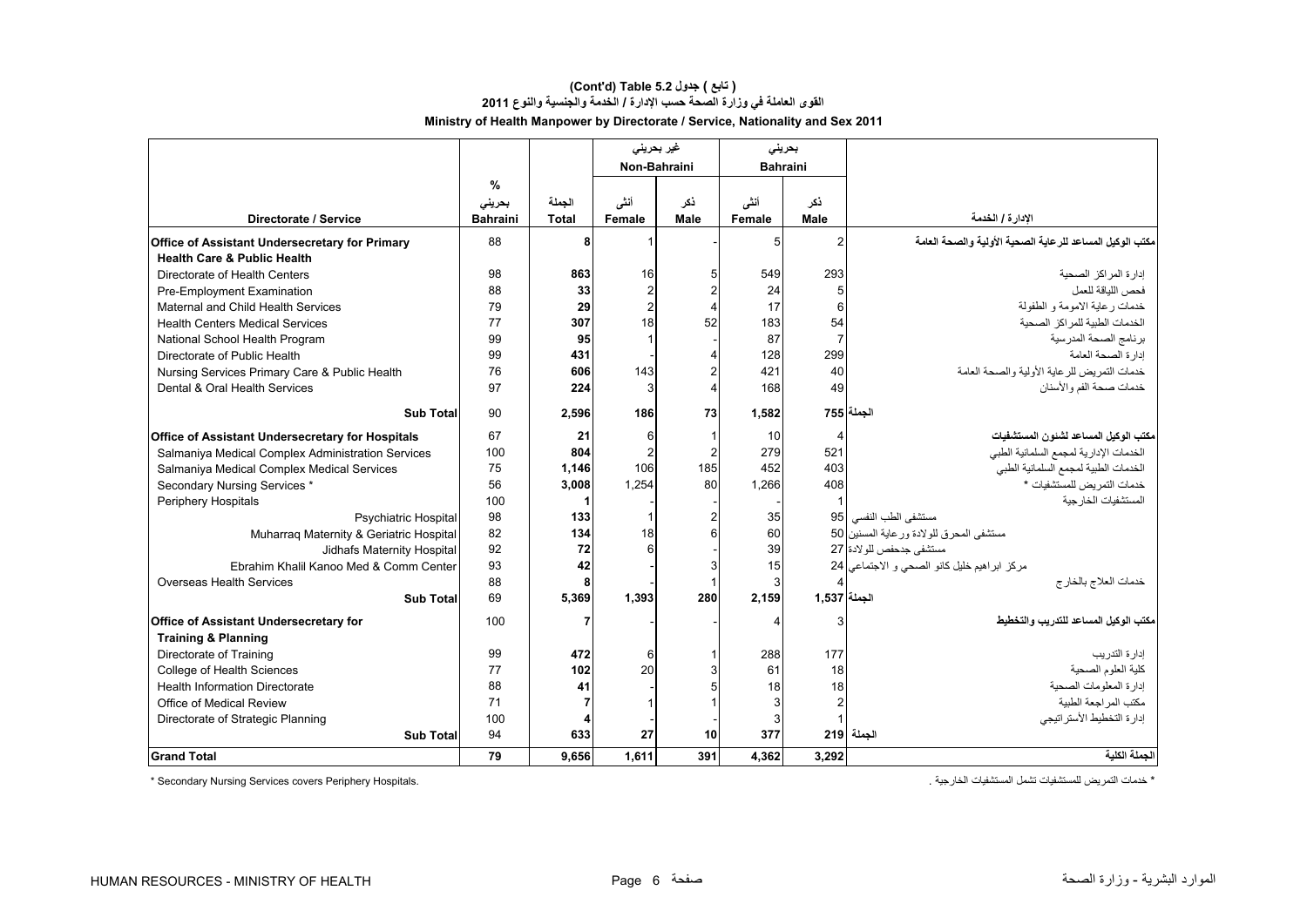| <b>Table 5.3</b> جدول                                                    |  |  |  |  |  |  |  |  |  |
|--------------------------------------------------------------------------|--|--|--|--|--|--|--|--|--|
| القوى العاملة بالمهن الطبية والمساندة حسب الفنة والجنسية والنوع 2011     |  |  |  |  |  |  |  |  |  |
| Medical and Allied Health Manpower by Category, Nationality and Sex 2011 |  |  |  |  |  |  |  |  |  |

<span id="page-5-0"></span>

|                                                         |                 | <b>Total</b> |        | الجملة      | Non-Bahraini |        |             | Bahraini غير بحرين <i>ي</i> |        | بحريني      |                                   |
|---------------------------------------------------------|-----------------|--------------|--------|-------------|--------------|--------|-------------|-----------------------------|--------|-------------|-----------------------------------|
|                                                         |                 |              |        |             |              |        |             |                             |        |             |                                   |
|                                                         | %               |              |        |             |              |        |             |                             |        |             |                                   |
|                                                         | بحريني          | الجملة       | أننى   | ذكر         | الجملة       | أنشى   | نكر         | الجملة                      | أنشى   | ذكر         |                                   |
| Category                                                | <b>Bahraini</b> | <b>Total</b> | Female | <b>Male</b> | <b>Total</b> | Female | <b>Male</b> | <b>Total</b>                | Female | <b>Male</b> | الفئة                             |
| Physicians                                              | 82              | 1,208        | 655    | 553         | 223          | 64     | 159         | 985                         | 591    | 394         | الأطباء                           |
| <b>Dentists</b>                                         | 94              | 127          | 84     | 43          |              |        |             | 120                         | 81     | 39          | أطباء الأسنان                     |
| Pharmacists & Technicians                               | 98              | 193          | 163    | 30          |              |        |             | 190                         | 162    | 28          | الصيادلة وفنيو صيدلة              |
| Nurses <sup>*</sup>                                     | 49              | 3,037        | 2.781  | 256         | 1,536        | 1448   | 88          | 1,501                       | 1,333  | 168         | الممرضات *                        |
| <b>Practical Nurses</b>                                 | 100             | 155          | 120    | 35          |              |        |             | 155                         | 120    | 35          | الممر ضين العمليين                |
| Dental Hygienists & Technicians                         | 100             | 181          | 151    | 30          |              |        |             | 181                         | 151    | 30          | فنيو صحة الفم والأسنان            |
| Laboratory Technologists & Technicians                  | 91              | 302          | 249    | 53          | 27           | 18     |             | 275                         | 231    | 44          | محللو وفنيو مختبر                 |
| Radiographers & Technicians                             | 88              | 117          | 94     | 23          | 14           | 10     |             | 103                         | 84     | 19          | مصورو وفنيو أشعة                  |
| Physiotherapists, Occupational Therapists & Technicians | 94              | 97           | 56     | 41          |              |        |             | 91                          | 55     | 36          | فنبو علاج طبيعي وتأهيل مهني       |
| Prosthetic, Orthotics Technicians                       | 77              | 31           |        | 24          |              |        |             | 24                          |        | 17          | فنيو أطراف صناعية وعظام           |
| Anaesthesia Technician                                  | 33              | 39           | 27     | 12          | 26           | 19     |             | 13                          |        |             | فنيو التخدير                      |
| Audio Visual Technician                                 | 88              | 17           | 12     |             |              |        |             | 15                          | 11     |             | فنيو التسجيل السمعي/ البصري       |
| Psychiatric Techician                                   | 100             |              |        |             |              |        |             |                             |        |             | المعالجين النفسيين                |
| Electro Encephalograph                                  | 50              |              |        |             |              |        |             |                             |        |             | فنيو تخطيط الدماغ و الأعصاب       |
| Optical Technician                                      | 63              |              |        |             |              |        |             |                             |        |             | فنيو فحص العيون                   |
| Paramedic and Respiratory Specialist                    | 58              | 142          |        | 139         | 60           |        | 57          | 82                          |        | 82          | المسعفين و أخصائيي التنفس الصناعي |
| Physicist                                               | 33              |              |        |             |              |        |             |                             |        |             | فيز يائيين                        |
| <b>Radiation Therapist</b>                              | 57              |              |        |             |              |        |             |                             |        |             | أخصائيي العلاج الاشعاعي           |
| Immunization & Infection control                        | 100             |              |        |             |              |        |             |                             |        |             | أخصائيي التمنيع و مكافحة العدوى   |

\* Nurses excluding practical nurses and other grades below staff nurse . . األقل والفئات العمليين الممرضين يشمل ال العدد : الممرضات\*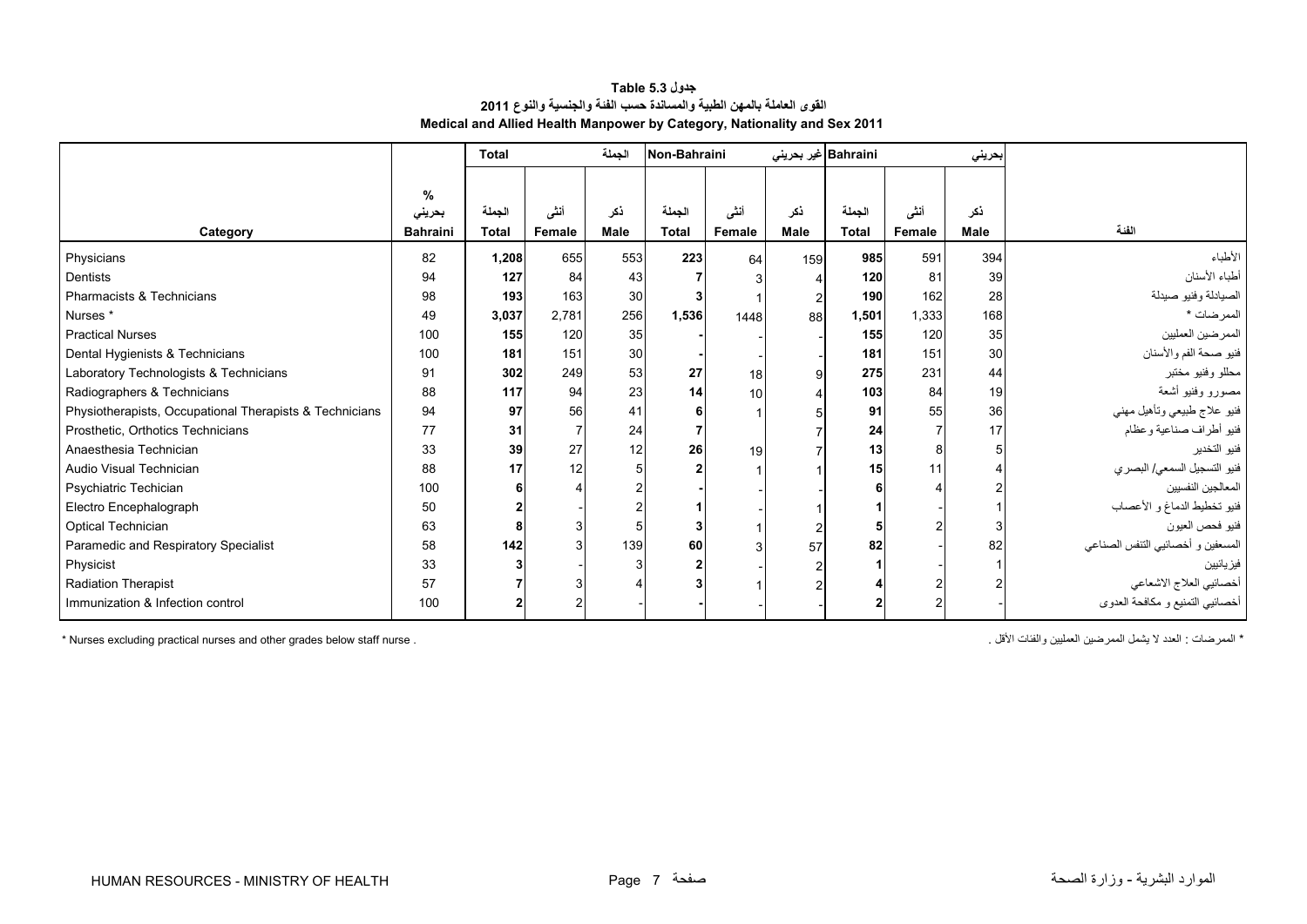#### **رسم بياني 5.2 Figure نسبة القوى العاملة البحرينية بالمھن الطبية والمساندة في وزارة الصحة حسب النوع <sup>2011</sup> Percentage of Bahraini Health and Allied Health Manpower at Ministry of Health by Sex 2011**

<span id="page-6-0"></span>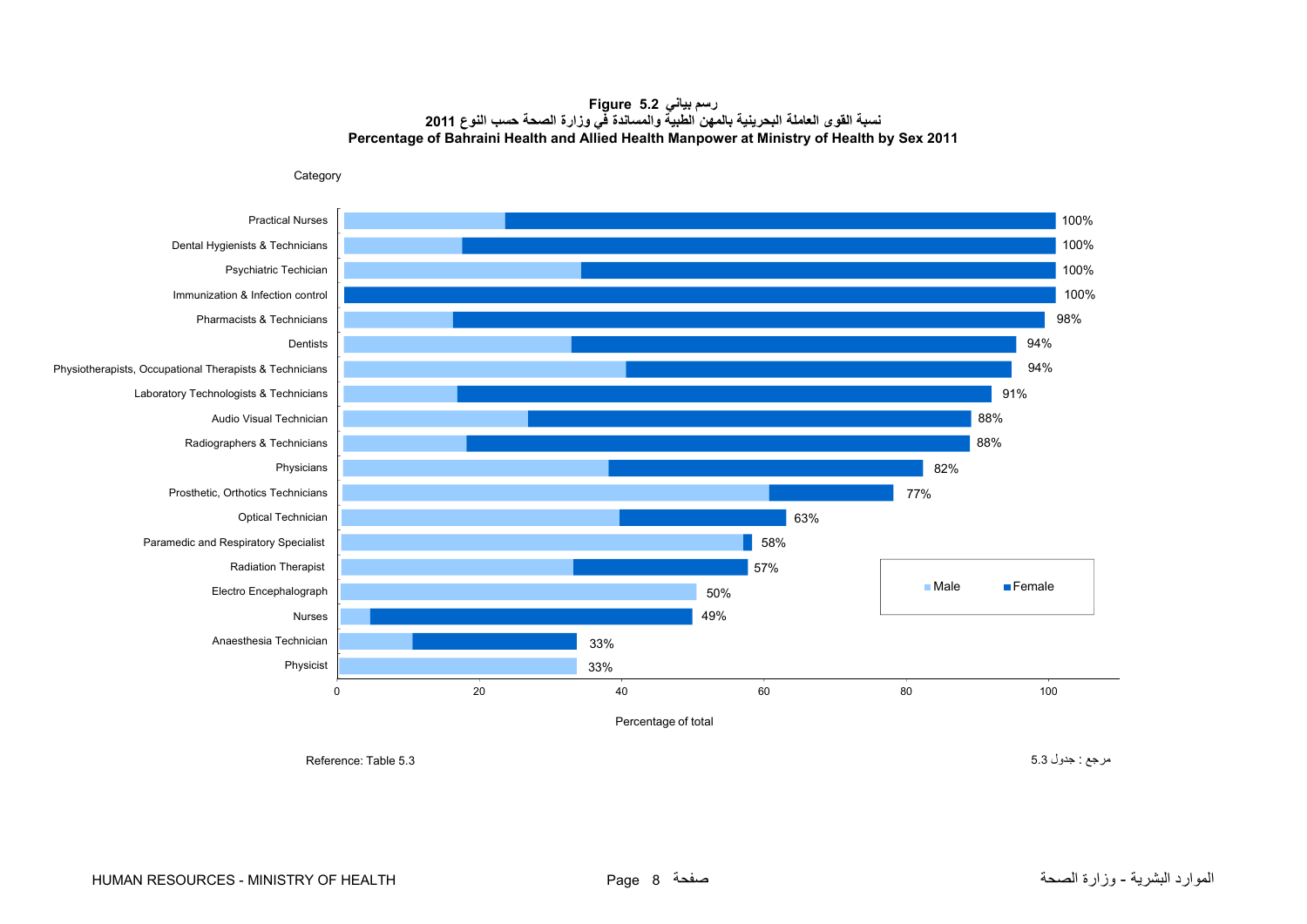<span id="page-7-0"></span>

|                                   |                |       |       |                |           |               | الجنسية            |                             |
|-----------------------------------|----------------|-------|-------|----------------|-----------|---------------|--------------------|-----------------------------|
| Category                          | 2011           | 2010  | 2009  | 2008           | 2007      |               | <b>Nationality</b> | الفئة                       |
| Physicians                        | 985            | 955   | 920   | 885            |           | 841 Bah       | بحرينى             | الأطباء                     |
|                                   | 223            | 223   | 229   | 218            |           | 211 Non-Bah   | غیر بحرینی         |                             |
|                                   | 1208           | 1,178 | 1,149 | 1,103          |           | 1,052 Total   | الجملة             |                             |
| <b>Dentists</b>                   | 120            | 115   | 112   | 112            |           | 109 Bah       | بحرينى             | أطباء الأسنان               |
|                                   | 7              | 7     | 6     | $\overline{7}$ |           | 5 Non-Bah     | غير بحريني         |                             |
|                                   | 127            | 122   | 118   | 119            |           | 114 Total     | الجملة             |                             |
| Pharmacists & Technicians         | 190            | 193   | 182   | 182            |           | 176 Bah       | بحريني             | الصيادلة وفنيو صيدلة        |
|                                   | 3              | 3     | 4     | 4              |           | 4 Non-Bah     | غیر بحرینی         |                             |
|                                   | 193            | 196   | 186   | 186            |           | 180 Total     | الجملة             |                             |
| <b>Nurses</b>                     | 1501           | 1,446 | 1,397 | 1,328          | 1,325 Bah |               | بحرينى             | الممرضات                    |
|                                   | 1536           | 1,434 | 1,407 | 1,327          |           | 1,199 Non-Bah | غير بحرينى         |                             |
|                                   | 3037           | 2,880 | 2,804 | 2,655          |           | 2,524 Total   | الجملة             |                             |
| <b>Practical Nurses</b>           | 155            | 172   | 186   | 201            |           | 207 Bah       | بحرينى             | الممر ضين العمليين          |
|                                   |                |       |       |                |           | - Non-Bah     | غير بحريني         |                             |
|                                   | 155            | 172   | 186   | 201            |           | 207 Total     | الحملة             |                             |
| Dental Hygienists & Technicians   | 181            | 172   | 159   | 154            |           | 162 Bah       | بحرينى             | فنيو صحة الفم والأسنان      |
|                                   |                |       |       |                |           | 1 Non-Bah     | غیر بحرینی         |                             |
|                                   | 181            | 172   | 159   | 154            |           | 163 Total     | الجملة             |                             |
| Laboratory Technologists and      | 275            | 282   | 243   | 238            |           | $235$ $Bah$   | بحرينى             | محللو وفنيو مختبر           |
| Technicians                       | 27             | 25    | 28    | 31             |           | 29 Non-Bah    | غير بحرينى         |                             |
|                                   | 302            | 307   | 271   | 269            |           | 264 Total     | الجملة             |                             |
| Radiographers and Technicians *   | 103            | 101   | 82    | 80             |           | 77 Bah        | بحرينى             | مصورو وفنيو أشعة *          |
|                                   | 14             | 16    | 22    | 24             |           | 23 Non-Bah    | غیر بحرینی         |                             |
|                                   | 117            | 117   | 104   | 104            |           | 100 Total     | الجملة             |                             |
| Physiotherapists, Occupational    | 91             | 95    | 79    | 77             |           | 74 Bah        | بحريني             | فنبو علاج طبيعي وتأهيل مهنى |
| <b>Therapists and Technicians</b> | 6              | 5     | 5     | 5              |           | 8 Non-Bah     | غير بحرينى         |                             |
|                                   | 97             | 100   | 84    | 82             |           | 82 Total      | الجملة             |                             |
| Prosthetic, Orthotics Technicians | 24             | 24    | 22    | 21             |           | 17 Bah        | بحرينى             | فنيو أطر اف صناعية و عظام   |
|                                   | $\overline{7}$ | 6     | 6     | 6              |           | 4 Non-Bah     | غير بحرينى         |                             |
|                                   | 31             | 30    | 28    | 27             |           | 21 Total      | الجملة             |                             |

**جدول 5.4 Table القوى العاملة بالمھن الطبية والمساندة حسب الفئة والجنسية 2007 - 2011 Medical and Allied Health Manpower by Category and Nationality 2007 - 2011**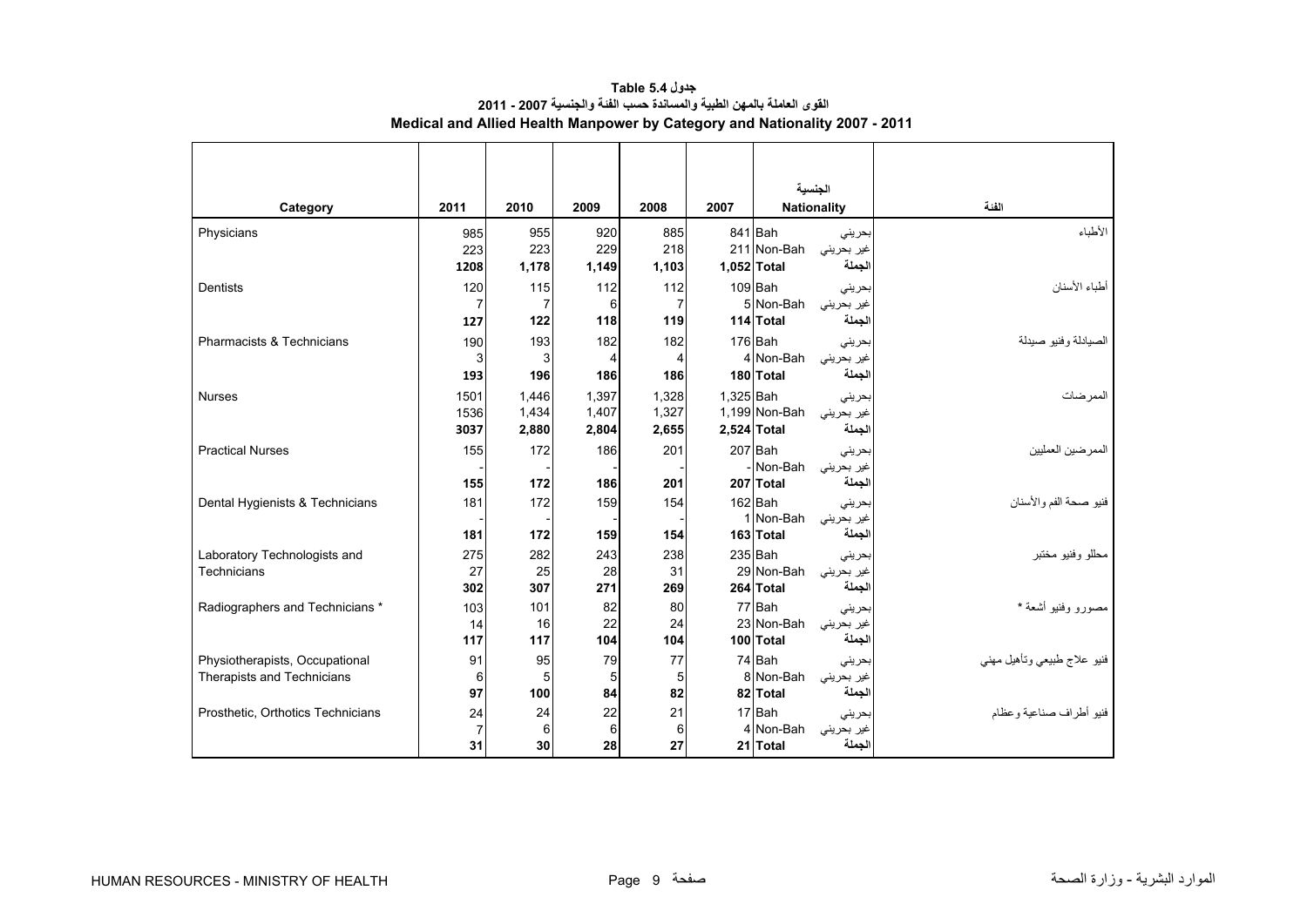|                                         |                            |                                     |                                                |                                       |          | الجنسية                                                                   |                                  |
|-----------------------------------------|----------------------------|-------------------------------------|------------------------------------------------|---------------------------------------|----------|---------------------------------------------------------------------------|----------------------------------|
| Category                                | 2011                       | 2010                                | 2009                                           | 2008                                  | 2007     | <b>Nationality</b>                                                        | الفنة                            |
| Anaesthesia Technician                  | 13<br>26<br>39             | 14<br>28<br>42                      | 14<br>27<br>41                                 | 15<br>22<br>37                        |          | 15 Bah<br>بحرينى<br>18 Non-Bah<br>غیر بحرینی<br>33 Total<br>الجملة        | فنيو التخدير                     |
| Audio Visual Technician                 | 15<br>$\overline{2}$<br>17 | 14<br>$\overline{2}$<br>16          | 14<br>$\overline{c}$<br>16                     | 14<br>$\overline{\mathbf{c}}$<br>16   |          | 12 Bah<br>بحرينى<br>2 Non-Bah<br>غیر بحرینی<br>14 Total<br>لجملة          | فنيو التسجيل السمعي/ البصر ي     |
| Electro Cardiogram technician           |                            | 1<br>1                              | 6<br>$\overline{\mathbf{c}}$<br>8              | 6<br>1<br>$\overline{7}$              |          | 6 Bah<br>بحريني<br>غير بحريني Non-Bah<br>7 Total<br>لجملة                 | فنيو تخطيط القلب                 |
| Psychiatric Techician                   | 6<br>6                     | $\overline{7}$<br>$\overline{7}$    | 5<br>5                                         | 5<br>5                                |          | 4 Bah<br>بحرينى<br>-INon-Bah<br>غیر بحرینی<br>الجملة<br>4 Total           | المعالجين النفسيين               |
| Electro Encephalograph                  |                            | $\overline{2}$<br>$\mathbf{1}$<br>3 | $\overline{\mathbf{c}}$<br>$\overline{1}$<br>3 | 2<br>1<br>3                           |          | 2Bah<br>بحرينى<br>1 Non-Bah<br>غیر بحرینی<br>الجملة<br>3 Total            | فنيو تخطيط الدماغ والأعصاب       |
| Optical Technician                      | 5<br>3<br>8                | 5<br>3<br>8                         | 5<br>3<br>8                                    | 5<br>4<br>9                           |          | 3 Bah<br>بحريني<br>3 Non-Bah<br>غير بحريني<br>6 Total<br>الجملة           | فنيو فحص العيون                  |
| Paramedic and Respiratory<br>Specialist | 82<br>60<br>142            | 79<br>56<br>135                     | 67<br>48<br>115                                | 69<br>45<br>114                       |          | 18 Bah<br>بحرينى<br>41 Non-Bah<br>غير بحريني<br>لجملة<br>59 Total         | المسعفين وأخصائيي التنفس الصناعي |
| Physicist                               | 2<br>3                     | 3<br>3<br>6                         | 3<br>$\overline{c}$<br>5                       | $\overline{c}$<br>$\overline{c}$<br>4 |          | 3 Bah<br>بحرينى<br>2 Non-Bah<br>غير بحريني<br>5 Total<br>الجملة           | فيز يائيين                       |
| Radiation Therapist *                   | 4                          | 3<br>$\ensuremath{\mathsf{3}}$<br>6 | 6<br>$\overline{c}$<br>8                       | $\ldots$<br>$\bar{z}$ .<br>$\cdots$   | $\cdots$ | $\ldots$ Bah<br>بحرينى<br>Non-Bah<br>غیر بحرینی<br>الجملة<br><b>Total</b> | أخصائيي العلاج الاشعاعي *        |
| Immunization & Infection control        | $\overline{2}$             | $\overline{2}$<br>$\mathbf{2}$      | 5<br>5                                         | 6<br>6                                |          | NA Bah<br>بحرينى<br>NA Non-Bah<br>غیر بحرینی<br>الجملة<br>NA Total        | أخصائيي التمنيع و مكافحة العدوى  |

## **Medical and Allied Health Manpower by Category and Nationality 2007 - 2011 (Cont'd) Table 5.4 جدول ) تابع( القوى العاملة بالمھن الطبية والمساندة حسب الفئة والجنسية 2007 - 2011**

\* تم احتساب أخصائيي العالج االشعاعي ضمن فئة فنيي األشعة لعامي 2007 و 2008 فقط . 2008. and 2007 in only Technicians & Radiographers with counted was Therapist Radiation\*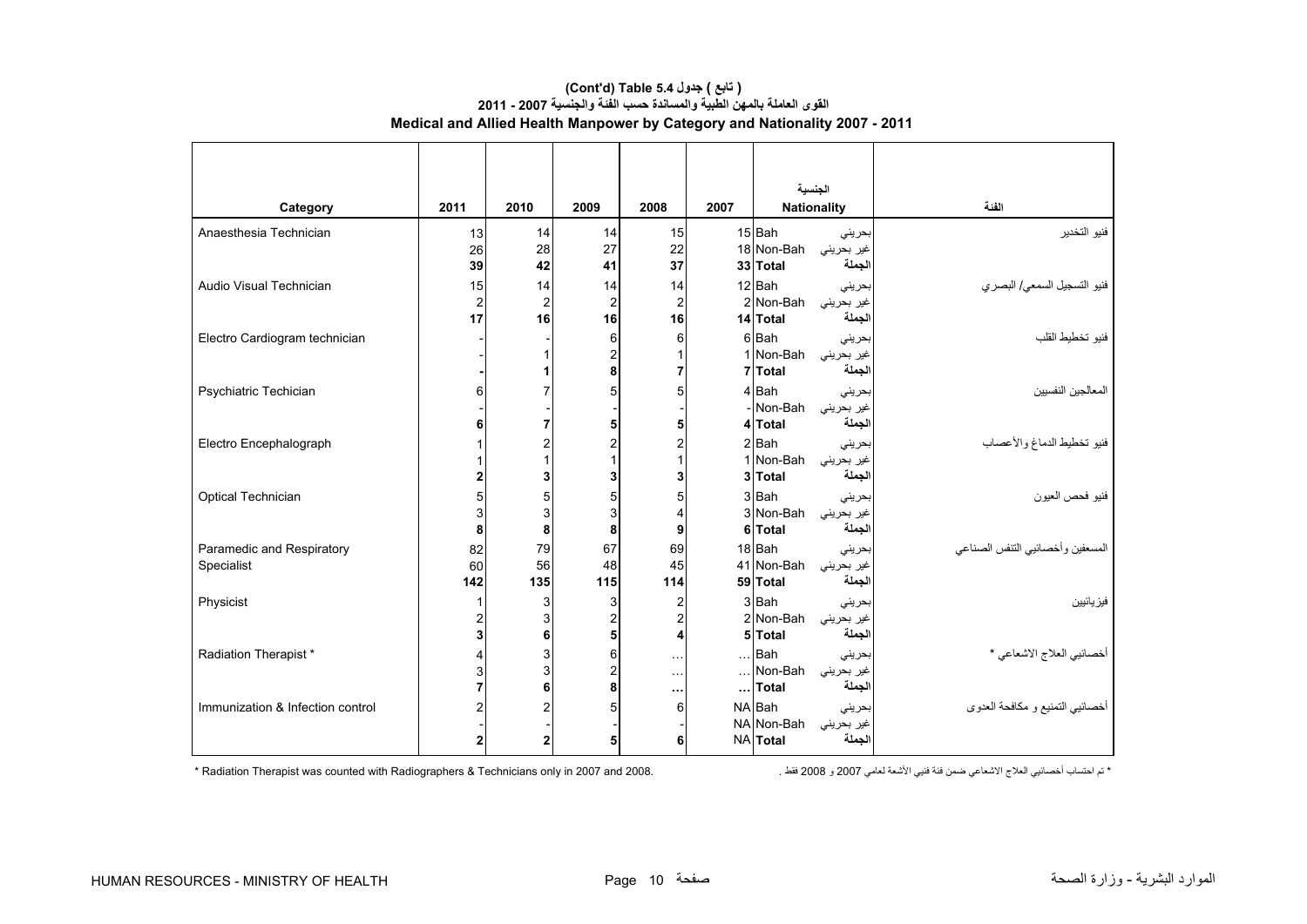<span id="page-9-0"></span>

|                                 | <b>Total</b> |        |                | Non-Bahraini الجملة |                |      | Bahraini غیر بحرینی |                | بحريني      |                                |
|---------------------------------|--------------|--------|----------------|---------------------|----------------|------|---------------------|----------------|-------------|--------------------------------|
|                                 |              |        |                |                     |                |      |                     |                |             |                                |
|                                 | الجملة       | أنشى   | نكر            | الجملة              | أننى           | نكر  | الجملة              | أنشى           | نكر         |                                |
| Place of Work / Speciality      | <b>Total</b> | Female | <b>Male</b>    | <b>Total</b>        | Female         | Male | <b>Total</b>        | Female         | <b>Male</b> | مكان العمل / التخصص            |
| Salmaniya Medical Complex       | 481          | 200    | 281            | 135                 | 38             | 97   | 346                 | 162            | 184         | مجمع السلمانية الطبي           |
| <b>Accident &amp; Emergency</b> | 67           | 20     | 47             | 36                  | $\overline{7}$ | 29   | 31                  | 13             | 18          | الحوادث والطواريء              |
| Medical                         | 23           |        | 14             |                     |                |      | 19                  |                |             | الباطنية                       |
| Gastroenterology                |              |        |                |                     |                |      |                     |                |             | أمر اض الجهاز الهضمي           |
| Dermatology                     |              |        |                |                     |                |      |                     |                |             | الأمراض الجلدية 1              |
| Thoracic & oncology             |              |        |                |                     |                |      |                     |                |             | الأمراض الصدرية 1              |
| Respiratory Therapy Group       |              |        |                |                     |                |      |                     |                |             | مجموعة التنفس الصناعي          |
| General medicine                | 13           |        | 9              |                     |                |      | 11                  |                | 81          | طب عام                         |
| Oncology                        | 15           |        | 10             | 6                   | 3              |      | 9                   | $\overline{2}$ |             | علاج الأورام                   |
| Heart diseases & coronary care  | 19           |        | 11             |                     |                |      | 16                  | 8              |             | أمراض القلب                    |
| Surgical                        | 40           | 10     | 30             |                     |                |      | 33                  |                | 24          | الجراحة                        |
| Urology                         |              |        | 4              |                     |                |      |                     |                |             | الجهاز البولي 4                |
| Paediatrics                     | 5            |        | 3              |                     |                |      |                     |                |             | الأطفال 2                      |
| Burns & Plastic                 | 6            |        | 5              |                     |                |      |                     |                |             | التجميل والحروق 2              |
| General                         | 17           |        | 14             |                     |                |      | 17                  |                |             | عامة 14                        |
| Cardiovascular                  |              |        | $\overline{4}$ |                     |                |      |                     |                |             | القلب                          |
| Organs Transplant               |              |        |                |                     |                |      |                     |                |             | زراعة الأعضاء                  |
| Orthosurgery                    | 16           |        | 15             |                     |                |      | 12                  |                | 11          | جراحة العظام                   |
| Neurology                       | 30           |        | 21             | 6                   |                |      | 24                  |                | 16          | الجهاز العصبي                  |
| Neurosurgery                    | 11           |        | 10             |                     |                |      | 6                   |                |             | الجراحة العصبية 5              |
| Neurology                       | 12           |        | 9              |                     |                |      | 11                  |                |             | أمراض الجهاز العصبي 9          |
| <b>Paediatrics Neurology</b>    | 6            |        | $\overline{c}$ |                     |                |      |                     |                |             | أمراض الجهاز العصبي(الأطفال) 2 |
| <b>Rehabilitation Medicine</b>  |              |        |                |                     |                |      |                     |                |             | مجموعة الناهيل الطبي  -        |
| Overseas treatment group        |              |        |                |                     |                |      |                     |                |             | مجموعة أطباء العلاج في الخارج  |
| Obstetrics & gynecology         | 53           | 45     | 8              | 13                  | 11             |      | 40                  | 34             |             | أمراض النساء والولادة          |
| Ear, Nose and Throat            | 27           | 6      | 21             |                     |                |      | 24                  | 6              | 18          | الأنف والأذن والحنجرة          |

**جدول 5.5 Table األطباء وأطباء األسنان في وزارة الصحة حسب مكان العمل والتخصص والجنسية والنوع <sup>2011</sup> Ministry of Health Physicians and Dentists by Location, Field of Practice, Nationality and Sex 2011**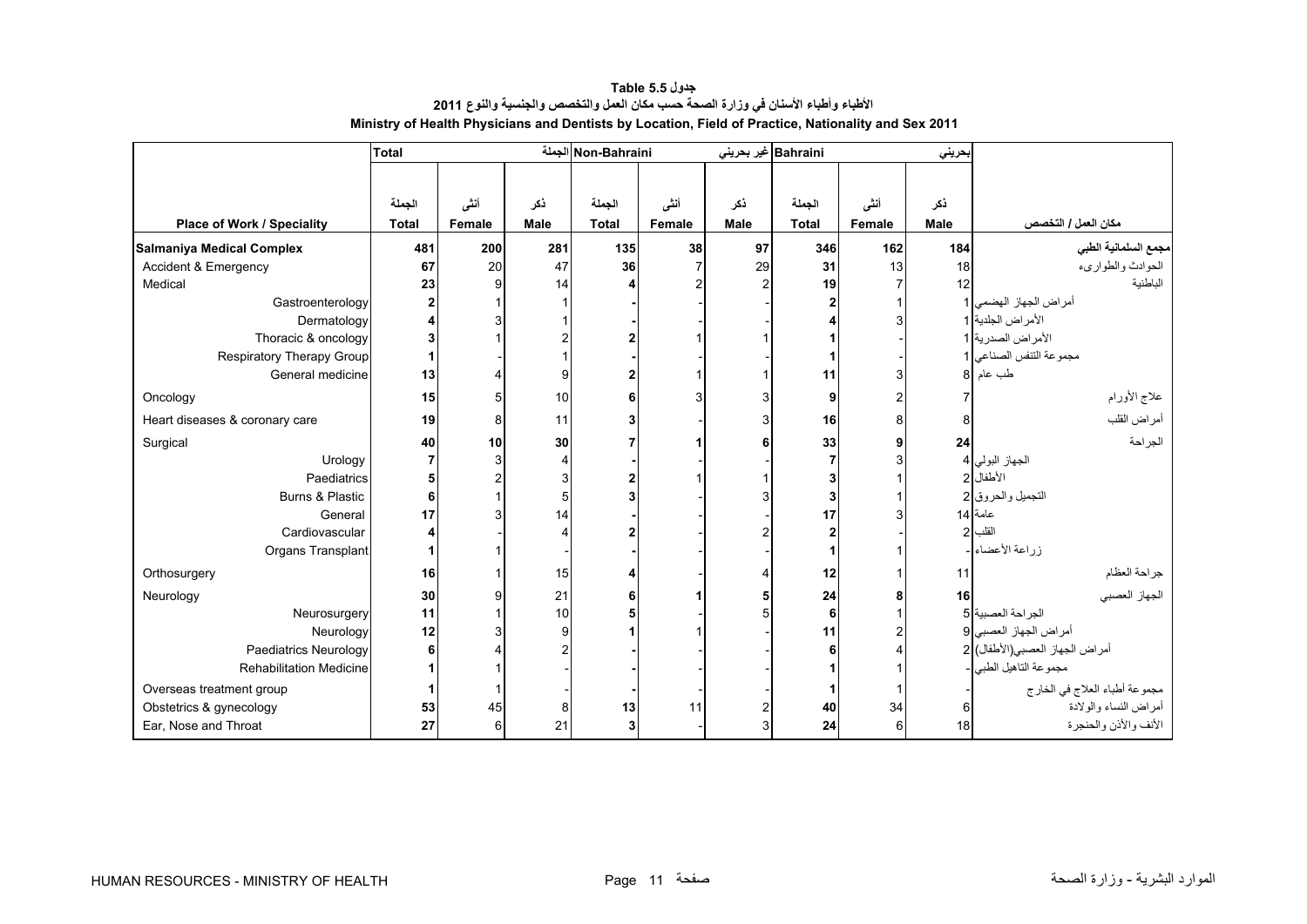|                                            | <b>Total</b> |        |                | Non-Bahraini الجملة |               |             | Bahraini غیر بحرینی |               | بحريني      |                                                            |
|--------------------------------------------|--------------|--------|----------------|---------------------|---------------|-------------|---------------------|---------------|-------------|------------------------------------------------------------|
|                                            |              |        |                |                     |               |             |                     |               |             |                                                            |
|                                            |              |        |                |                     |               |             |                     |               |             |                                                            |
|                                            | الجملة       | أنشى   | ذكر            | الجملة              | أنشى          | ذکر         | الجملة              | أنشى          | ذكر         |                                                            |
| Place of Work / Speciality                 | <b>Total</b> | Female | <b>Male</b>    | <b>Total</b>        | <b>Female</b> | <b>Male</b> | <b>Total</b>        | <b>Female</b> | <b>Male</b> | مكان العمل / التخصص                                        |
| Paediatrics <sup>1</sup>                   | 44           | 27     | 17             |                     |               |             | 41                  | 25            | 16          | أمر اض الأطفال <sup>1</sup>                                |
| Opthalmology                               | 19           | 12     | 7              |                     |               |             | 17                  | 12            |             | أمراض العيون                                               |
| Radiology                                  | 29           | 14     | 15             | 12                  |               |             | 17                  | 9             |             | الأشعة                                                     |
| Pathology & Hematology                     | 25           | 10     | 15             |                     |               |             | 20                  | 8             | 12          | المختبر وأمراض الدم                                        |
| Intensive Care Unit & Anaesthesia          | 50           | 16     | 34             | 28                  |               | 24          | 22                  | 12            | 10          | وحدة العناية المركزة والتخدير                              |
| Kidney Transplant                          | 15           |        | 11             |                     |               |             | 12                  |               |             | أمراض و زراعة الكلي                                        |
| <b>Chief of Medical Staff</b>              |              |        |                |                     |               |             |                     |               |             | مكتب رئيس الأطباء                                          |
| Dentistry - SMC                            |              |        |                |                     |               |             | 6                   |               |             | الأسنان                                                    |
| <b>Psychiatric Hospital</b>                | 37           | 22     | 15             |                     |               |             | 36                  | 22            | 14          | سنتشفى الطب النفسي                                         |
| Ebrahim Kkanoo med & comm center           |              |        | $\overline{c}$ |                     |               |             |                     |               |             | مركز ابراهيم خليل كانو                                     |
| <b>Health Centers</b>                      | 386          | 253    | 133            | 85                  | 23            | 62          | 301                 | 230           | 71          | المراكز الصحية                                             |
| AUP ASST U/SEC Office                      |              |        |                |                     |               |             |                     |               |             | مكتب الوكيل المساعد للر عاية الصحية الأولية <mark>.</mark> |
| Maternal & child care                      | 16           |        | 9              | 6                   | 2             |             | 10                  | 5             |             | رعاية الأمومة والطفولة 5                                   |
| Family practice                            | 286          | 190    | 96             | 70                  | 18            | 52          | 216                 | 172           |             | طب العائلة والمجتمع 44                                     |
| Workers health services                    |              |        | 4              |                     |               |             | 3                   |               |             | الخدمات الصحية للعمال                                      |
| School Health Program                      |              |        |                |                     |               |             | 2                   |               |             | برنامج الصحة المدرسية -                                    |
| Dental and Oral health services            | 76           | 52     | 24             |                     | 3             |             | 69                  | 49            |             | خدمات صحة الفم و الأسنان 20                                |
| <b>Public Health Directorate</b>           | 14           | 9      | 5              |                     |               |             | 14                  | 9             | 5           | ادار ة الصحة العامة                                        |
| Training Directorate <sup>2</sup>          | 403          | 251    | 152            |                     | 6             |             | 396                 | 245           | 151         | إدارة التدريب <sup>2</sup>                                 |
| Special Residency Training Programme       | 358          | 221    | 137            |                     |               |             | 351                 | 215           |             | برنامج تدريب الأطباء المقيمين  136                         |
| Dental post-graduate training              | 45           | 30     | 15             |                     |               |             | 45                  | 30            |             | قسم تدريب خريجي طب الأسنان 15                              |
| <b>Health Promotion Directorate</b>        |              |        |                |                     |               |             |                     |               |             | ادارة تعزيز الصحة                                          |
| <b>Medical Review Office</b>               |              |        |                |                     |               |             |                     |               |             | مكتب المراجعة الطبية                                       |
| <b>Licensure &amp; Registration Office</b> |              |        |                |                     |               |             |                     |               |             | مكتب التسجيل والتر اخيص                                    |
| <b>Medical Commission</b>                  |              |        |                |                     |               |             |                     |               |             | اللجان الطبية                                              |
| <b>Total</b>                               | 1,335        | 739    | 596            | 230                 | 67            | 163         | 1,105               | 672           | 433         | الجملة                                                     |

## **Ministry of Health Physicians and Dentists by Location, Field of Practice, Nationality and Sex 2011 (Cont'd) Table 5.5 جدول ) تابع( األطباء وأطباء األسنان في وزارة الصحة حسب مكان العمل والتخصص والجنسية والنوع <sup>2011</sup>**

<sup>1</sup> Genetic counselling unit transferred to Paediatrics .

 $2$  Training Directorate: Total number of physicians including FPRP physicians and physicians of other related training programs . . لإلدارة تابعة أخرى تدريبية

<sup>1</sup> أمر اض الأطفال : يشمل أطباء الأمر اض الور اثبة .

ء<br>2- إدارة التدريب : مجموع عدد الأطباء يثسل أطباء برنامج طبيب العائلة وأطباء برامج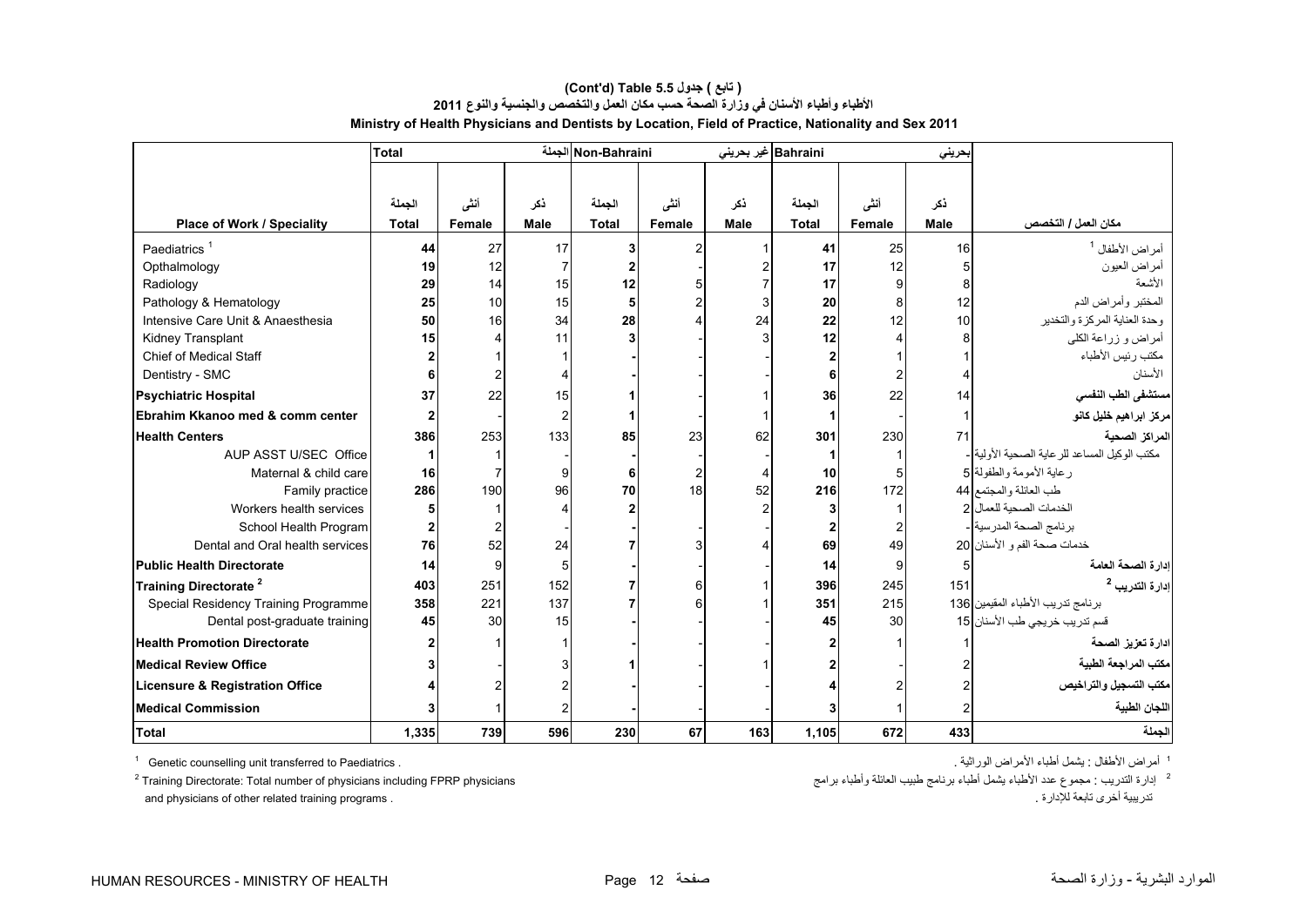| جدول Table 5.6                                                             |
|----------------------------------------------------------------------------|
| القوى العاملة في مجمع السلمانية الطبي حسب الدائرة والجنسية والنوع 2011     |
| Salmaniya Medical Complex Manpower by Department, Nationality and Sex 2011 |

<span id="page-11-0"></span>

|                                        |                 |              |              | غیر بحرینی  |                 | بحريني      |                          |
|----------------------------------------|-----------------|--------------|--------------|-------------|-----------------|-------------|--------------------------|
|                                        |                 |              | Non-Bahraini |             | <b>Bahraini</b> |             |                          |
|                                        | $\frac{0}{0}$   |              |              |             |                 |             |                          |
|                                        | بحريني          | الجملة       | أننى         | ذكر         | أنشى            | ذكر         |                          |
| <b>Department</b>                      | <b>Bahraini</b> | <b>Total</b> | Female       | <b>Male</b> | Female          | <b>Male</b> | القسم                    |
| Office of Chief Executive              | 67              | 3            |              |             | 2               |             | مكتب المدير التنفيذي     |
| <b>Medical Records Section</b>         | 99              | 81           |              |             | 31              | 49          | قسم السجلات الصحية       |
| Social Services                        | 100             | 5            |              |             |                 |             | الخدمات الأجتماعية       |
| Radiology (Technical)                  | 100             | 12           |              |             | 8               |             | الأشعة (الخدمات الفنية)  |
| Dietetic Unit                          | 63              | 16           | 5            |             | 8               |             | وحدة التغذبة             |
| <b>General Support Services</b>        | 100             |              |              |             |                 |             | الخدمات المساندة العامة  |
| <b>Food Services</b>                   | 100             | 96           |              |             | 22              | 74          | خدمات الأطعمة            |
| Domestic Services                      | 100             | 308          |              |             | 127             | 181         | خدمات التنظيفات          |
| Physiotherapy                          | 98              | 45           |              |             | 25              | 19          | العلاج الطبيعي           |
| <b>General Services Section</b>        | 99              | 135          |              |             | 6               | 128         | قسم الخدمات العامة       |
| <b>Limited Private Practice</b>        | 100             | 6            |              |             | 5               |             | الطب الخاص المحدود       |
| Central Sterilization Support Unit     | 100             | 61           |              |             | 17              | 44          | وحدة التعقيم المركزية    |
| <b>Medical Support Services</b>        | 100             |              |              |             |                 |             | الخدمات الطبية المساندة  |
| Resources Management Section           | 100             |              |              |             |                 | 3           | قسم إدارة الموارد        |
| Medical Department *                   | 73              | 1,066        | 103          | 183         | 403             | 377         | الدائر ة الطبية *        |
| Pharmacy                               | 100             | 61           |              |             | 41              | 20          | الصيدلية                 |
| Laboratory                             | 93              | 44           |              | 1           | 24              | 17          | المختبر                  |
| Transport Services *                   | 100             | 65           |              |             |                 | 65          | خدمات المواصلات *        |
| Nursing Services *                     | 58              | 2,331        | 954          | 21          | 1,064           | 292         | خدمات التمريض *          |
| Engineering and Maintenance Services * | 98              | 55           |              | 1           | 3               | 51          | خدمات الهندسة والصيانة * |
| <b>Total</b>                           | 71              | 4,398        | 1,066        | 209         | 1,793           | 1,330       | الجملة                   |

\* These services belong to Directorates other than Salmaniya Medical Complex .

\* ھذه الخدمات تابعة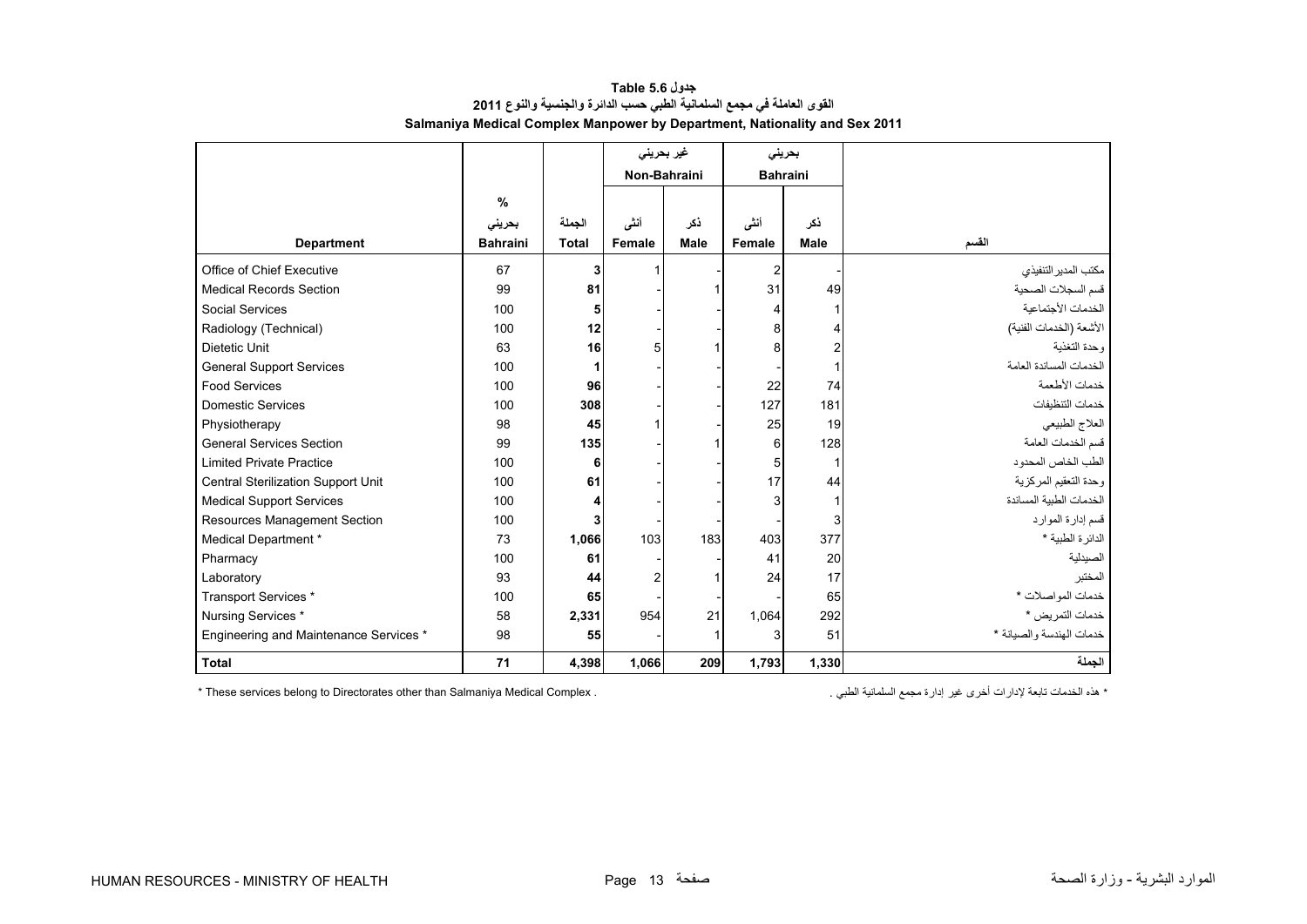<span id="page-12-0"></span>

|                                                    |                 |        | غیر بحرینی     |                       | بحرينى          |                |                                             |
|----------------------------------------------------|-----------------|--------|----------------|-----------------------|-----------------|----------------|---------------------------------------------|
|                                                    | %               |        | Non-Bahraini   |                       | <b>Bahraini</b> |                |                                             |
|                                                    | بحرينى          | الحملة | أنشى           | ڏکر                   | أنشى<br>ڏکر     |                |                                             |
| <b>Description</b>                                 | <b>Bahraini</b> | Total  | Female         | Male                  | Female          | Male           | البيان                                      |
| Primary Health Care & Public Health Administration | 99              | 431    |                | $\boldsymbol{\Delta}$ | 128             | 299            | إدارة الصحة العامة                          |
| <b>Elderly Care Home Service</b>                   | 100             | 20     |                |                       | 10              | 10             | ر عابة المسنين                              |
| School Health Program                              | 99              | 91     |                |                       | 83              | $\overline{7}$ | برنامج الصحة المدرسية                       |
| <b>Health Centers Directorate</b>                  | 100             | 45     |                |                       | 38              |                | إدارة المراكز الصحية                        |
| Medical Services - Admin                           | 79              | 33     | 3              |                       | 20              | 6              | الخدمات الطبية - الإدار ة                   |
| Oral & Dental Services - Admin                     | 90              | 31     |                | 3                     | 20              | 8              | خدمات صحة الفم والأسنان - الإدارة           |
| Nursing Services - Admin                           | 100             | 4      |                |                       | 4               |                | خدمات التمر يض - الإدار ة                   |
| Health Promotion - Admin                           | 100             | 12     |                |                       | $\overline{7}$  | 5              | تعزيز الصحة - الإدار ة                      |
| <b>Health Region I</b>                             | 84              | 582    | 66             | 26                    | 369             | 121            | المنطقة الصحية الأولى                       |
| <b>Medical Services</b>                            | 69              | 106    | 8              | 25                    | 53              | 20             | الخدمات الطببة                              |
| Oral & Dental Services                             | 97              | 66     | 1              |                       | 49              | 15             | خدمات صحة الفم و الأسنان                    |
| <b>Nursing Services</b>                            | 72              | 192    | 53             |                       | 131             | 8              | خدمات التمر بض                              |
| Adminstrative & Allied Health Services             | 98              | 215    | $\overline{4}$ |                       | 134             | 77             | الخدمات الادار بة و الخدمات الطببة المساندة |
| <b>Health Promotion</b>                            | 100             | 3      |                |                       | $\overline{2}$  | $\mathbf{1}$   | تعزيز الصحة                                 |
| <b>Health Region II</b>                            | 91              | 363    | 26             | 8                     | 244             | 85             | المنطقة الصحية الثانية                      |
| <b>Medical Services</b>                            | 81              | 43     | $\overline{2}$ | 6                     | 26              | 9              | الخدمات الطنبة                              |
| Oral & Dental Services                             | 100             | 27     |                |                       | 22              | 5              | خدمات صحة الفم والأسنان                     |
| <b>Nursing Services</b>                            | 83              | 110    | 19             |                       | 79              | 12             | خدمات التمر بض                              |
| Adminstrative & Allied Health Services             | 96              | 178    | 5              | $\overline{2}$        | 114             | 57             | الخدمات الإدار بة و الخدمات الطببة المساندة |
| <b>Health Promotion</b>                            | 100             | 5      |                |                       | 3               | $\overline{2}$ | تعزيز الصحة                                 |
| <b>Health Region III</b>                           | 89              | 387    | 31             | 12                    | 265             | 79             | المنطقة الصحبة الثالثة                      |
| <b>Medical Services</b>                            | 79              | 58     | $\overline{2}$ | 10                    | 38              | 8              | الخدمات الطنبة                              |
| Oral & Dental Services                             | 100             | 29     |                |                       | 24              | 5              | خدمات صحة الفم والأسنان                     |
| <b>Nursing Services</b>                            | 79              | 121    | 23             | $\overline{2}$        | 83              | 13             | خدمات التمر بض                              |
| Adminstrative & Allied Health Services             | 97              | 174    | 6              |                       | 115             | 53             | الخدمات الإدارية والخدمات الطبية المساندة   |
| <b>Health Promotion</b>                            | 100             | 5      |                |                       | 5               |                | تعزبز الصحة                                 |
| <b>Health Region IV</b>                            | 86              | 500    | 56             | 16                    | 342             | 86             | المنطقة الصحية الر ابعة                     |
| <b>Medical Services</b>                            | 78              | 82     | 5              | 13                    | 55              | 9              | الخدمات الطببة                              |
| Oral & Dental Services                             | 98              | 49     | $\overline{1}$ |                       | 37              | 11             | خدمات صحة الفم والأسنان                     |
| <b>Nursing Services</b>                            | 73              | 179    | 48             |                       | 124             | $\overline{7}$ | خدمات التمر بض                              |
| Adminstrative & Allied Health Services             | 97              | 186    | $\overline{2}$ | 3                     | 122             | 59             | الخدمات الادار بة و الخدمات الطببة المساندة |
| <b>Health Promotion</b>                            | 100             | 4      |                |                       | 4               |                | تعزيز الصحة                                 |
| <b>Health Region V</b>                             | 98              | 114    | $\overline{2}$ |                       | 64              | 48             | المنطقة الصحبة الخامسة                      |
| Medical Services *                                 | $\omega$        |        |                |                       |                 |                | الخدمات الطنبة *                            |
| Oral & Dental Services                             | 95              | 22     |                |                       | 16              | 5              | خدمات صحة الفم و الأسنان                    |
| Nursing Services *                                 | $\sim$          |        |                |                       |                 |                | خدمات الثمر بض *                            |
| Adminstrative & Allied Health Services             | 99              | 92     |                |                       | 48              | 43             | الخدمات الإدارية والخدمات الطبية المساندة   |
| <b>Health Promotion</b>                            | $\overline{a}$  |        |                |                       |                 |                | تعزيز الصحة                                 |
| Total                                              | 91              | 2.101  | 129            | 57                    | 1.245           | 670            | الحملة                                      |

## **جدول 5.7 Table القوى العاملة في إدارة المراكز الصحية حسب الجنسية والنوع <sup>2011</sup> Directorate of Health Centers Manpower by Nationality and Sex 2011**

\* عملية تسكين الخدمات الطبية وخدمات التمريض لم تكتمل بعد في تاريخ إصدار هذه الإحصائية . .<br>\* عملية تسكين الخدمات الطبية وخدمات التمريض لم تكتمل بعد في تاريخ إصدار هذه الإحصائية .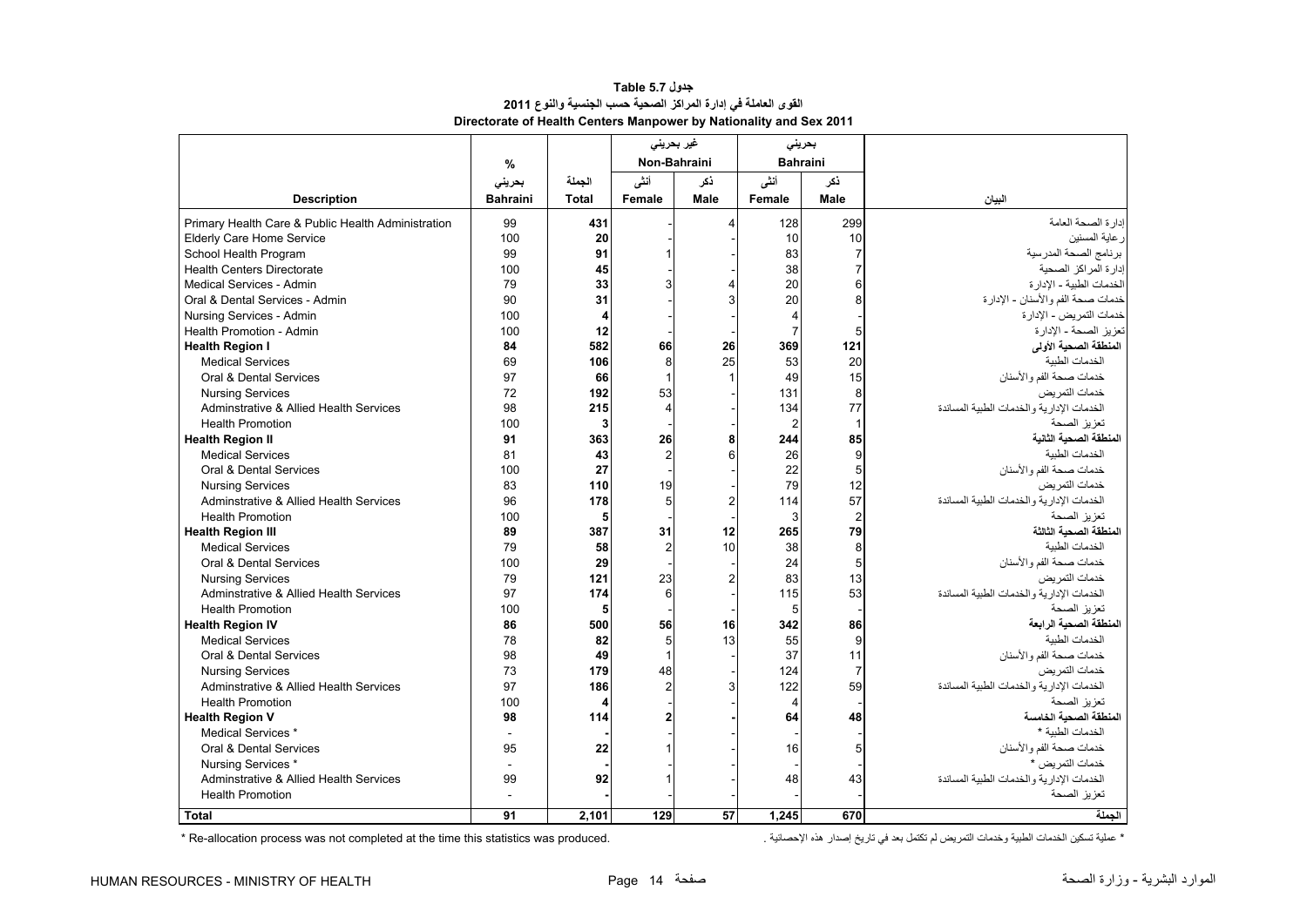| جدول Table 5.8                                                        |
|-----------------------------------------------------------------------|
| القوى العاملة في إدارة الصحة العامة حسب الجنسية والنوع 2011           |
| <b>Public Health Directorate Manpower by Nationality and Sex 2011</b> |

<span id="page-13-0"></span>

|                                     |                 |              | غیر بحرینی<br>بحريني |              |                 |                |                                                        |
|-------------------------------------|-----------------|--------------|----------------------|--------------|-----------------|----------------|--------------------------------------------------------|
|                                     |                 |              |                      | Non-Bahraini | <b>Bahraini</b> |                |                                                        |
|                                     | %<br>بحريني     | الجملة       | أنشى                 | ذكر          | أنشى            | ذكر            |                                                        |
| <b>Description</b>                  | <b>Bahraini</b> | <b>Total</b> | Female               | <b>Male</b>  | Female          | <b>Male</b>    | البيان                                                 |
| <b>Public Health Directorate</b>    | 100             | 9            |                      |              | 5               | 4              |                                                        |
| Disease Control Section             | 100             | 53           |                      |              | 30              | 23             | إدارة الصحة العامة (مكتب المدير)<br>قسم مكافحة الأمراض |
| <b>Nutrition Section</b>            | 100             | 12           |                      |              | 10              | $\overline{2}$ | قسم التغذية                                            |
| <b>Food Control Section</b>         | 100             | 72           |                      |              | 28              | 44             | فسم مراقبة الأغذية                                     |
| <b>Environmental Health Section</b> | 98              | 230          |                      |              | 19              | 207            | قسم صحة البيئة                                         |
| Laboratory Section                  | 100             | 42           |                      |              | 29              | 13             | قسم المختبر                                            |
| Birth and Death Registration Office | 100             | 9            |                      |              | 6               | 3              | مكتب تسجيل المواليد والوفيات                           |
| Public Health Licensing Unit        | 100             | 4            |                      |              |                 | 3              | وحدة تراخيص الصحة العامة                               |
| Total                               | 99              | 431          |                      |              | 128             | 299            | الجملة                                                 |

Note: The distribution of the manpower is based on cost center. .التنظيمي الرمز حسب على العاملة القوى احتساب تم : مالحظة